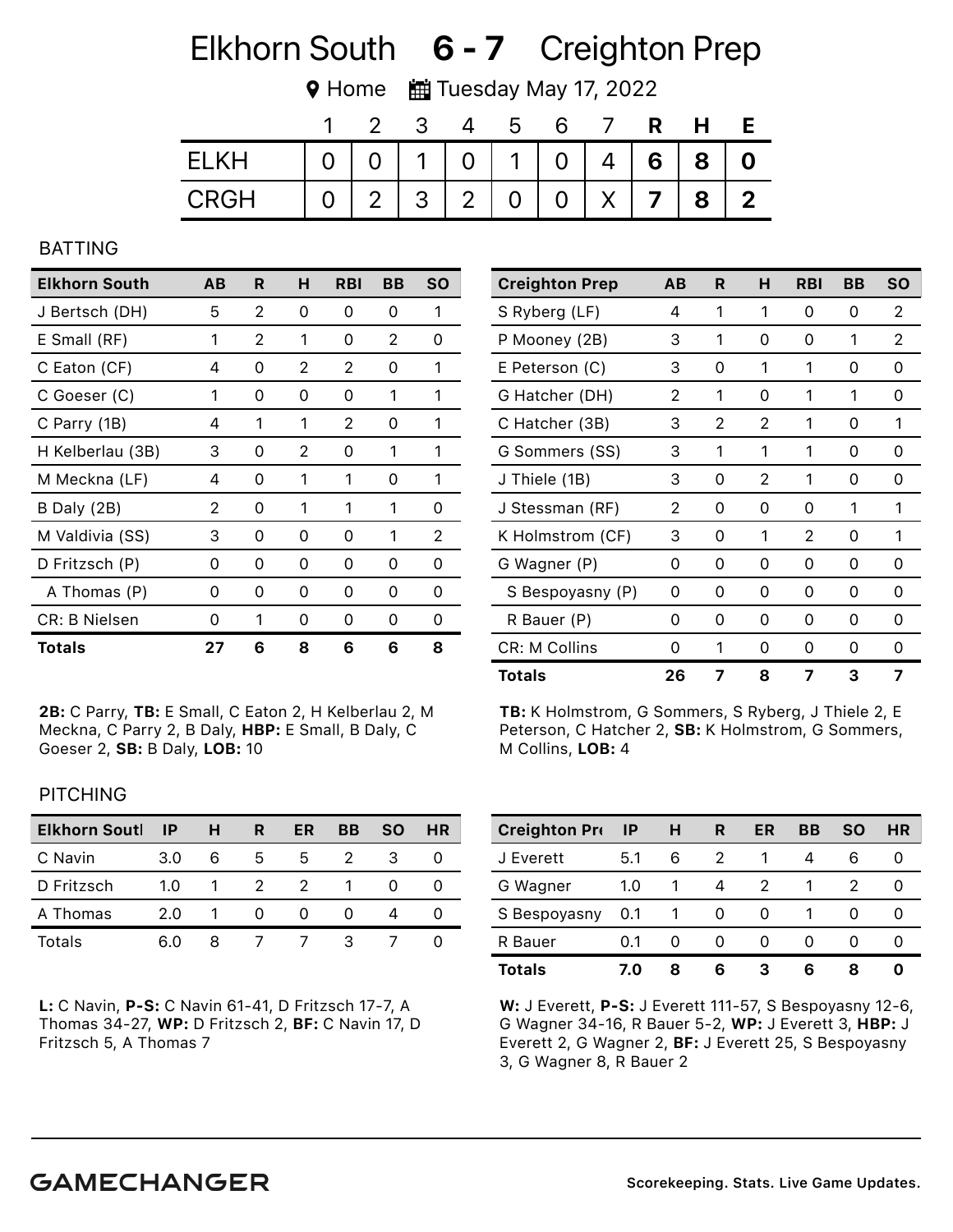## Millard South 8 - 6 Millard West

**♥ Home ■ Tuesday May 17, 2022** 

|             |   |     | - 3            |                | - b                               |   |   | R | H |             |
|-------------|---|-----|----------------|----------------|-----------------------------------|---|---|---|---|-------------|
| <b>MLRD</b> |   |     |                |                | 0   7   0   0   0   1   0   8   7 |   |   |   |   |             |
| MI RD       | 5 | ∩ ∶ | $\overline{0}$ | 0 <sup>1</sup> | $\mathbf 1$                       | 0 | 0 | 6 | 8 | $\mathbf 2$ |

## BATTING

| <b>Millard South</b> | AВ | R | н | <b>RBI</b> | BВ | <b>SO</b> |
|----------------------|----|---|---|------------|----|-----------|
| B Sweet (DH)         | 3  | 1 | 0 |            |    | 1         |
| B Smith (3B)         | 4  | 1 | 1 | O          | 1  | 2         |
| C Kozeal (SS)        | 2  | 1 | 0 | 1          | 3  | 2         |
| B Cannon (P, 3B)     | 4  | 1 | 1 | 2          | ი  | 1         |
| M Heard (CF)         | 3  | 2 | 2 | O          |    | O         |
| C Grady (1B, P)      | 4  | 1 | 2 | 2          | 0  | O         |
| L Anderson (RF, 1B)  | 1  | 1 | 0 | 0          | 2  | 0         |
| M Helm (RF)          | Ω  | 0 | 0 | Ω          | O  | Ω         |
| G Renken (LF)        | 3  | 0 | 1 | 1          | 1  | 1         |
| R Hodges (2B)        | 3  | O | 0 | O          |    | 2         |
| Totals               | 27 | 8 |   |            | 10 | 9         |

| <b>Millard West</b> | AB | R | н | <b>RBI</b>     | BB           | <b>SO</b>      |
|---------------------|----|---|---|----------------|--------------|----------------|
| D Borner (SS)       | 3  | 1 | 0 | 0              | 1            | 0              |
| N Venteicher (3B)   | 4  | 1 | 1 | 1              | 0            | 0              |
| K Cozad (C)         | 4  | 0 | 2 | 0              | 0            | 1              |
| A Moore (CF)        | 4  | 1 | 2 | 1              | 0            | 0              |
| D Driessen (P)      | 1  | 0 | 1 | $\overline{2}$ | 0            | 0              |
| D Deremer (P)       | 0  | 0 | 0 | 0              | 0            | 0              |
| T Spreitzer (P)     | 0  | 0 | 0 | 0              | 0            | 0              |
| N Snyder            | 1  | 0 | 0 | 0              | 0            | 1              |
| B Tate (P)          | 0  | 0 | 0 | 0              | 0            | 0              |
| M Fleck             | 1  | 0 | 0 | 0              | 0            | 1              |
| T Wilbeck (P)       | 0  | 0 | 0 | 0              | 0            | 0              |
| J Williams (P)      | 0  | 0 | 0 | 0              | 0            | 0              |
| P Moore (1B)        | 2  | 1 | 0 | 0              | 0            | 2              |
| D Jones (RF)        | 3  | 1 | 1 | 0              | 0            | $\overline{2}$ |
| R Whitaker (2B)     | 2  | 0 | 1 | 2              | 1            | 0              |
| A Tauber (LF)       | 3  | 0 | 0 | 0              | 0            | 2              |
| CR: B Brau          | 0  | 1 | 0 | 0              | 0            | 0              |
| <b>Totals</b>       | 28 | 6 | 8 | 6              | $\mathbf{2}$ | 9              |

TB: B Smith, M Heard 2, G Renken, C Grady 2, B Cannon, CS: M Heard, B Sweet, HBP: B Sweet, L Anderson, SB: B Smith, M Heard, R Hodges, C Kozeal, LOB: 9

2B: D Driessen, R Whitaker, A Moore, 3B: K Cozad, TB: N Venteicher, D Driessen 2, D Jones, R Whitaker 2, K Cozad 4, A Moore 3, CS: J Williams, HBP: P Moore, LOB: 4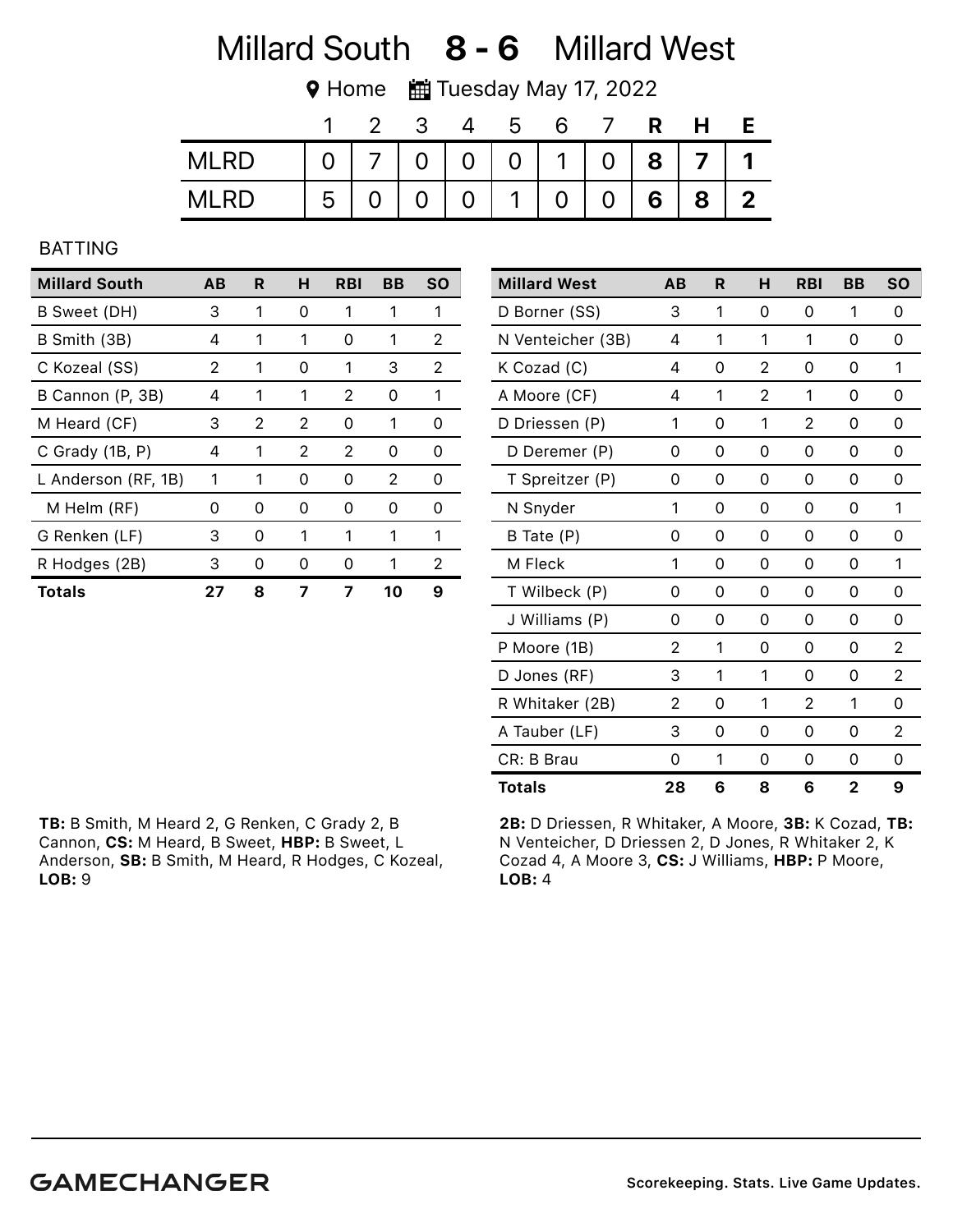**PITCHING** 

| <b>Millard South</b> | ΙP   | н | R | ER | ВB | <b>SO</b> | HR |
|----------------------|------|---|---|----|----|-----------|----|
| <b>B</b> Cannon      | 6.0  |   | h | h  |    |           |    |
| C Grady              | 1.0. |   |   |    |    |           |    |
| Totals               | 70   |   |   | h  |    |           |    |

| <b>Millard West</b> | IP  | н | R | ER | BB | <b>SO</b> | <b>HR</b> |
|---------------------|-----|---|---|----|----|-----------|-----------|
| D Driessen          | 1.2 | 1 | 5 | 5  | 4  | 3         | 0         |
| D Deremer           | 1.0 | 2 | 2 | 2  | 4  | 1         | Ω         |
| T Spreitzer         | 0.1 | 0 | 0 | 0  | 0  | 0         | 0         |
| <b>B</b> Tate       | 2.0 | 2 | O | 0  | 1  | 2         | Ω         |
| <b>T</b> Wilbeck    | 1.1 | 2 | 1 | 1  | 1  | 1         | Ω         |
| J Williams          | 0.2 | 0 | O | O  | 0  | 2         | 0         |
| <b>Totals</b>       | 7.0 |   | 8 | ឧ  | 10 | 9         | Ω         |

W: B Cannon, P-S: C Grady 17-12, B Cannon 106-68, HBP: B Cannon, BF: C Grady 4, B Cannon 27

L: D Deremer, P-S: T Spreitzer 2-1, D Driessen 47-21, B Tate 32-17, J Williams 11-6, T Wilbeck 27-15, D Deremer 47-19, WP: D Driessen 2, HBP: D Driessen, T Wilbeck, BF: T Spreitzer, D Driessen 12, B Tate 8, J Williams 2, T Wilbeck 7, D Deremer 9